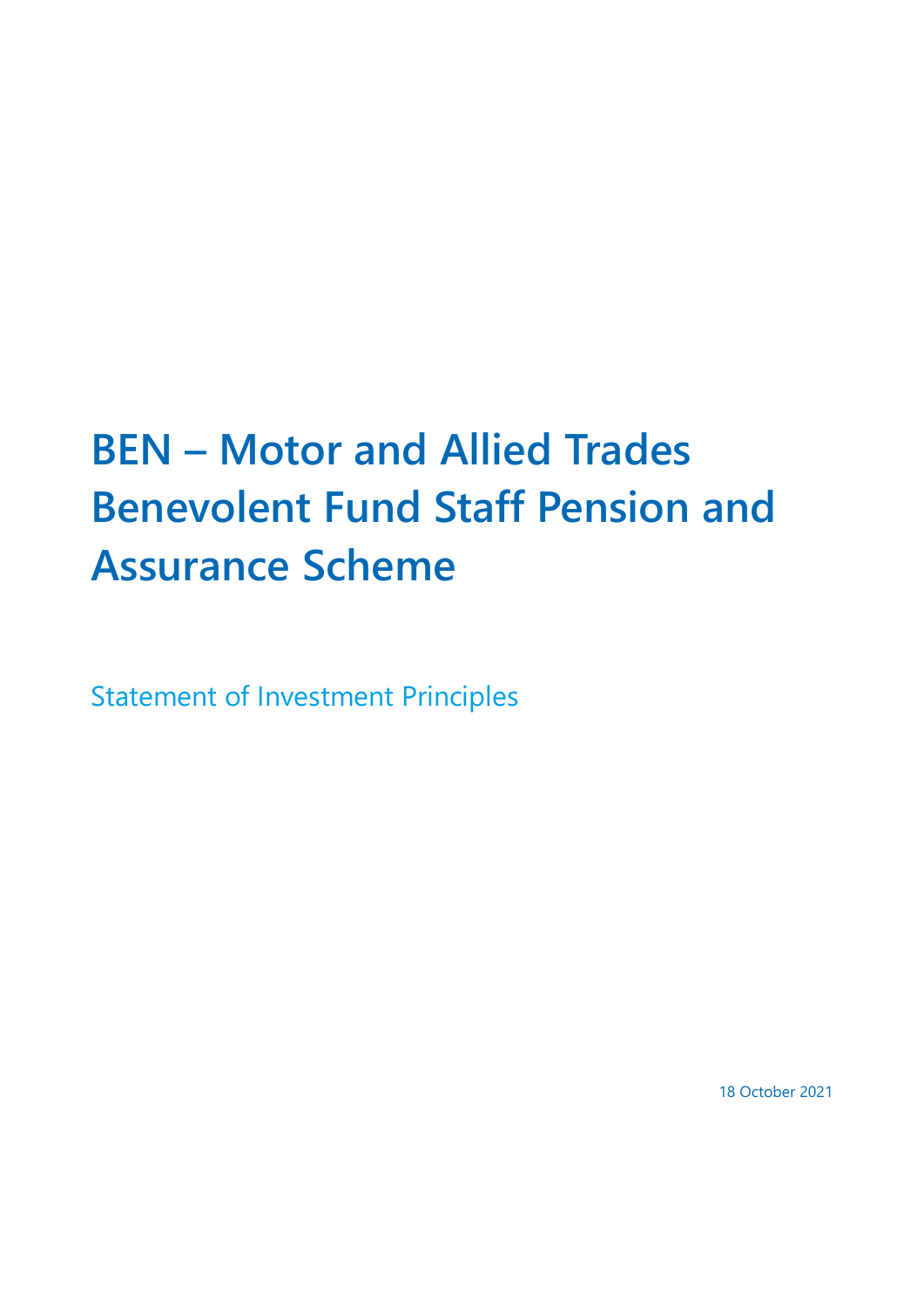# **1. Introduction**

- 1.1. This is the Statement of Investment Principles prepared by the Trustee of the BEN Motor and Allied Trades Benevolent Fund Staff Pension and Assurance Scheme ("the Scheme"). This statement sets down the principles governing decisions about investments for the Scheme to meet the requirements of:
	- the Pensions Act 1995, as amended by the Pensions Act 2004; and
	- the Occupational Pension Schemes (Investment) Regulations 2005 as amended by the Occupational Pension Schemes (Investment) (Amendment) Regulations 2010, the Occupational Pension Schemes (Investment and Disclosure) (Amendment and Modification) Regulations 2018 and the Occupational Pension Schemes (Investment and Disclosure) (Amendment) Regulations 2019.
- 1.2. In preparing this statement the Trustee has consulted the BEN Motor and Allied Trades Benevolent Fund ("the Employer"), and obtained advice from Barnett Waddingham LLP, the Trustee's investment consultant. Barnett Waddingham LLP is authorised and regulated by the Financial Conduct Authority.
- 1.3. This statement has been prepared with regard to the 2001 Myners review of institutional investment (including subsequent updates), Scheme Funding legislation and the Pensions Regulator's Investment Guidance for Defined Benefit Pension Schemes (issued in March 2017).
- 1.4. The Trustee will review this statement at least every three years or if there is a significant change in the policy on any of the areas covered by the statement.
- 1.5. The investment powers of the Trustee are set out in Clause 15B of the Definitive Trust Deed & Rules, dated 5 April 2006. This statement is consistent with those powers.

# **2. Choosing Investments**

- 2.1. The Trustee's policy is to set the overall investment target and then monitor the performance of their managers against that target. In doing so, the Trustee considers the advice of their professional advisers, whom they consider to be suitably qualified and experienced for this role.
- 2.2. The day-to-day management of the Scheme's assets is delegated to one or more fund managers. The Scheme's fund managers are detailed in Appendix 1 to this Statement. The fund managers are authorised and regulated by the Financial Conduct Authority, and are responsible for stock selection and the exercise of voting rights.
- 2.3. The Trustee reviews the appropriateness of the Scheme's investment strategy on an ongoing basis. This review includes consideration of the continued competence of the fund managers with respect to performance within any guidelines set. The Trustee will also consult the Employer before amending the investment strategy.

# **3. Investment Objectives**

- 3.1. The Trustee has discussed key investment objectives in light of an analysis of the Scheme's liability profile as well as the constraints the Trustee faces in achieving these objectives. As a result, the Trustee's main investment objectives are:
	- to ensure that they can meet the members' entitlements under the Trust Deed and Rules as they fall due;
	- to achieve a long-term positive real return;

BEN – Motor and Allied Trades Benevolent Fund Staff Pension and Assurance Scheme – Statement of Investment Principles – October 2021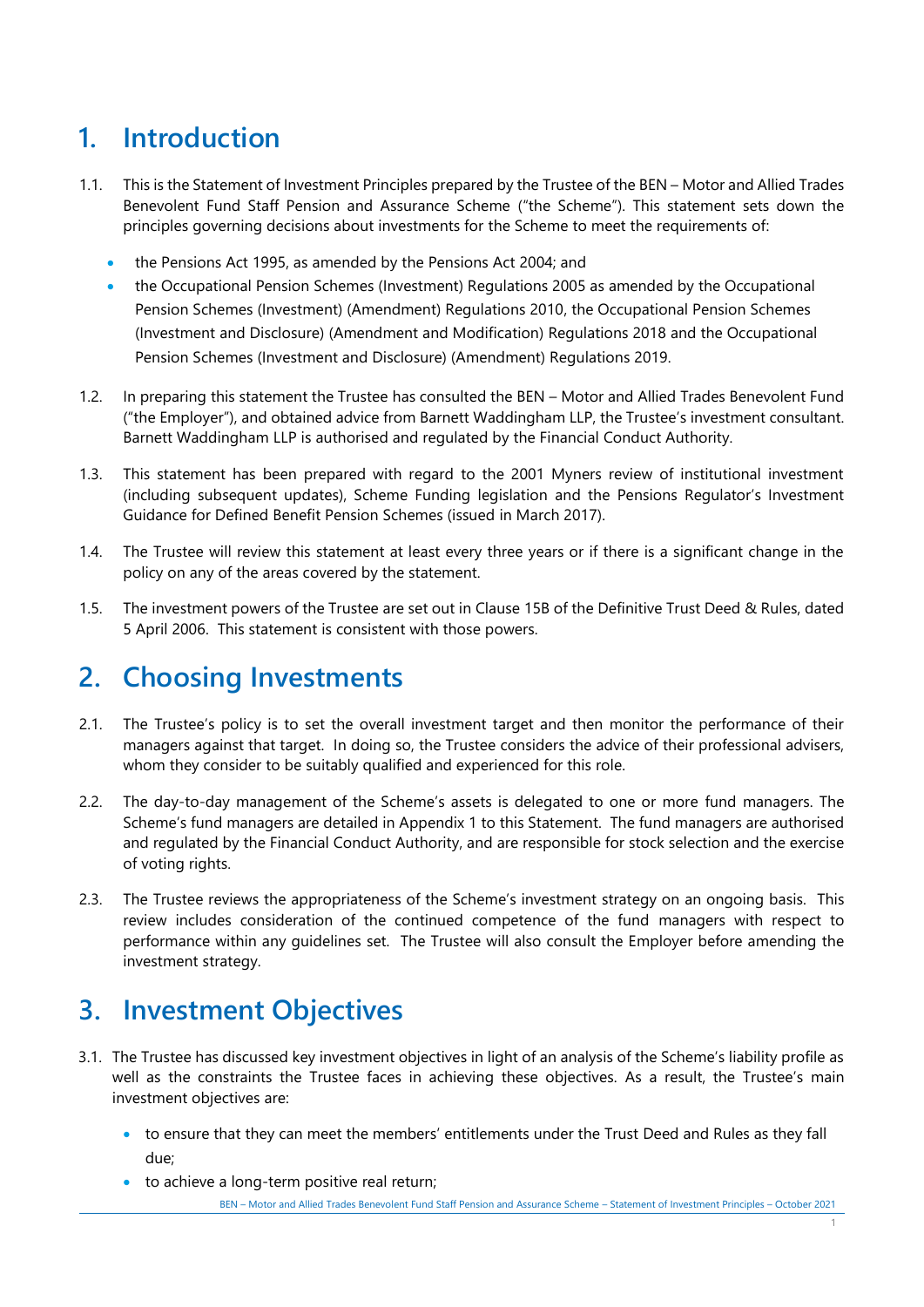- to manage the expected volatility of the returns achieved in order to control the level of volatility in the Scheme's required contribution levels;
- to invest in assets of appropriate liquidity which will generate income and capital growth to meet, together with new contributions from the participating Employer, the cost of current benefits which the Scheme provides;
- to reduce the risk of the assets failing to meet the liabilities over the long term;
- to minimise the long-term costs of the Scheme by maximising the return on the assets whilst having regard to the above objectives;
- to take account of long-term risks when making investment decisions.
- 3.2. The Trustee is aware of the relationship that exists between the particular investment portfolio that is held and the level of funding of the Scheme's liabilities at any time. The Trustee has obtained exposure to investments that they expect will best meet the Scheme's objectives.

# **4. Kinds of investments to be held**

- 4.1. The Scheme can invest in a wide range of asset classes including:
	- **•** Equities;
	- Bonds;
	- Cash;
	- Property;
	- Alternatives, including private equity, commodities, hedge funds, infrastructure, currency, high yield debt and derivatives;
	- **Annuity policies.**
- 4.2. Any investment in derivative instruments is only made to contribute to a reduction in the overall level of risks in the portfolio or for the purposes of efficient portfolio management.
- 4.3. The Trustee monitors from time-to-time the employer-related investment content of their portfolio as a whole and will take steps to alter this should they discover this to be more than 5% of the portfolio. Typically this check is carried out annually by the Scheme's auditors.

### **5. The balance between different kinds of investments**

- 5.1. The Scheme invests in assets that are expected to achieve the Scheme's objectives. The allocation between different asset classes is shown in Appendix 1.
- 5.2. The Trustee considers the merits of both active and passive management for the various elements of the portfolio and may select different approaches for different asset classes. The current arrangements are set out in Appendix 1.
- 5.3. From time to time the Scheme may hold cash and therefore deviate from its strategic or tactical asset allocation in order to accommodate any short term cashflows requirements or any other unexpected items.
- 5.4. The Trustee is aware that the appropriate balance between different kinds of investments will vary over time and therefore the Scheme's asset allocation will be expected to change as the Scheme's liability profile matures.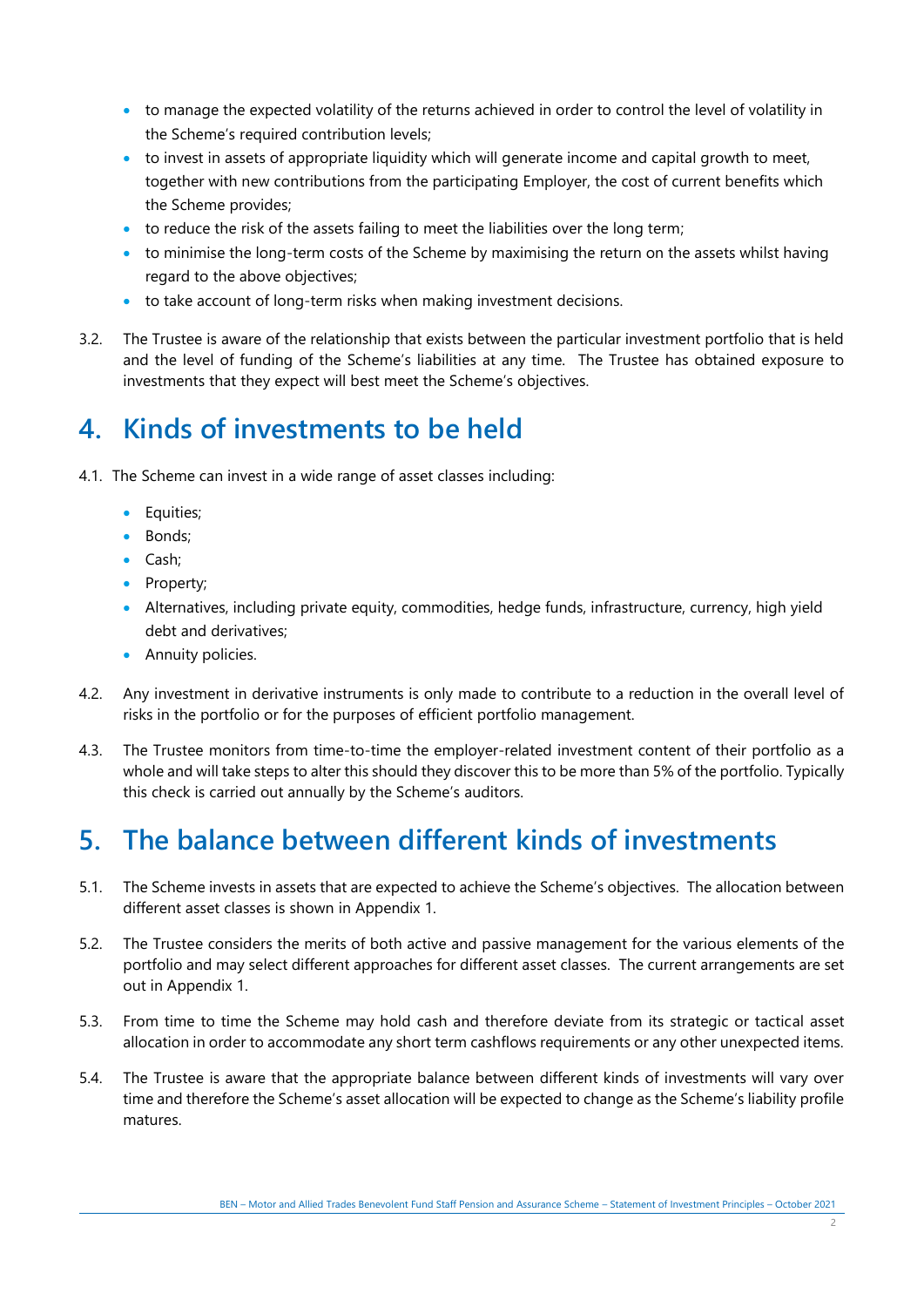# **6. Risks**

6.1. The Trustee has considered the following risks for the Scheme with regard to its investment policy and the Scheme's liabilities and considered ways of managing/monitoring these risks:

| Risk versus the<br>liabilities  | The Trustee will monitor and review the investment strategy with respect to the liabilities<br>in conjunction with each actuarial valuation. The investment strategy will be set with<br>consideration of the appropriate level of risk required for the funding strategy as set out<br>in the Scheme's Statement of Funding Principles.                                                                       |
|---------------------------------|----------------------------------------------------------------------------------------------------------------------------------------------------------------------------------------------------------------------------------------------------------------------------------------------------------------------------------------------------------------------------------------------------------------|
| <b>Asset Allocation</b><br>risk | The asset allocation is detailed in Appendix 1 and is monitored on a regular basis by the<br>Trustee.                                                                                                                                                                                                                                                                                                          |
| Fund manager risk               | The Trustee monitors the performance of each of the Scheme's fund managers on a<br>regular basis in addition to having meetings with each manager from time to time as<br>necessary. The Trustee has a written agreement with each fund manager, which contains<br>a number of restrictions on how each fund manager may operate.                                                                              |
| Governance risk                 | Each fund manager is expected to undertake good stewardship and positive<br>engagement in relation to the assets held. The Trustee monitors these and will report<br>on the managers' practices in their annual Implementation Statement.                                                                                                                                                                      |
| <b>ESG/Climate risk</b>         | The Trustee has considered long-term financial risks to the Scheme, including<br>environmental, social and governance ("ESG") factors and climate risk. The Trustee<br>believes these are potentially financially material and will continue to develop its policy<br>to consider these, alongside other factors, when selecting or reviewing the Scheme's<br>investments in order to avoid unexpected losses. |
| <b>Concentration risk</b>       | Each fund manager is expected to manage broadly diversified portfolios and to spread<br>assets across a number of individual shares and securities.                                                                                                                                                                                                                                                            |
| Loss of investment              | The risk of loss of investment by each fund manager and custodian is assessed by the<br>Trustee. Each fund manager monitors counterparty credit risk and evaluates<br>counterparty credit quality on a continuous basis.                                                                                                                                                                                       |
| Liquidity risk                  | The Scheme invests in assets such that there is a sufficient allocation to liquid<br>investments that can be converted into cash at short notice given the Scheme's cash<br>flow requirements. The Scheme's administrators assess the level of cash held in order to<br>limit the impact of the cash flow requirements on the investment policy.                                                               |
| <b>Covenant risk</b>            | The creditworthiness of the employer and the size of the pension liability relative to the<br>employer's earnings are monitored on a regular basis. The appropriate level of<br>investment risk is considered with reference to the strength of the employer covenant.                                                                                                                                         |
| Solvency and<br>mismatching     | This risk is addressed through the asset allocation strategy and ongoing triennial<br>actuarial valuations. The Trustee is aware that the asset allocation required to minimise<br>the volatility of the solvency position may be different from that which would minimise<br>the volatility on the Scheme's funding basis.                                                                                    |
| <b>Currency risk</b>            | The Scheme's liabilities are denominated in sterling. The Scheme may gain exposure to<br>overseas currencies by investing in assets that are denominated in a foreign currency or                                                                                                                                                                                                                              |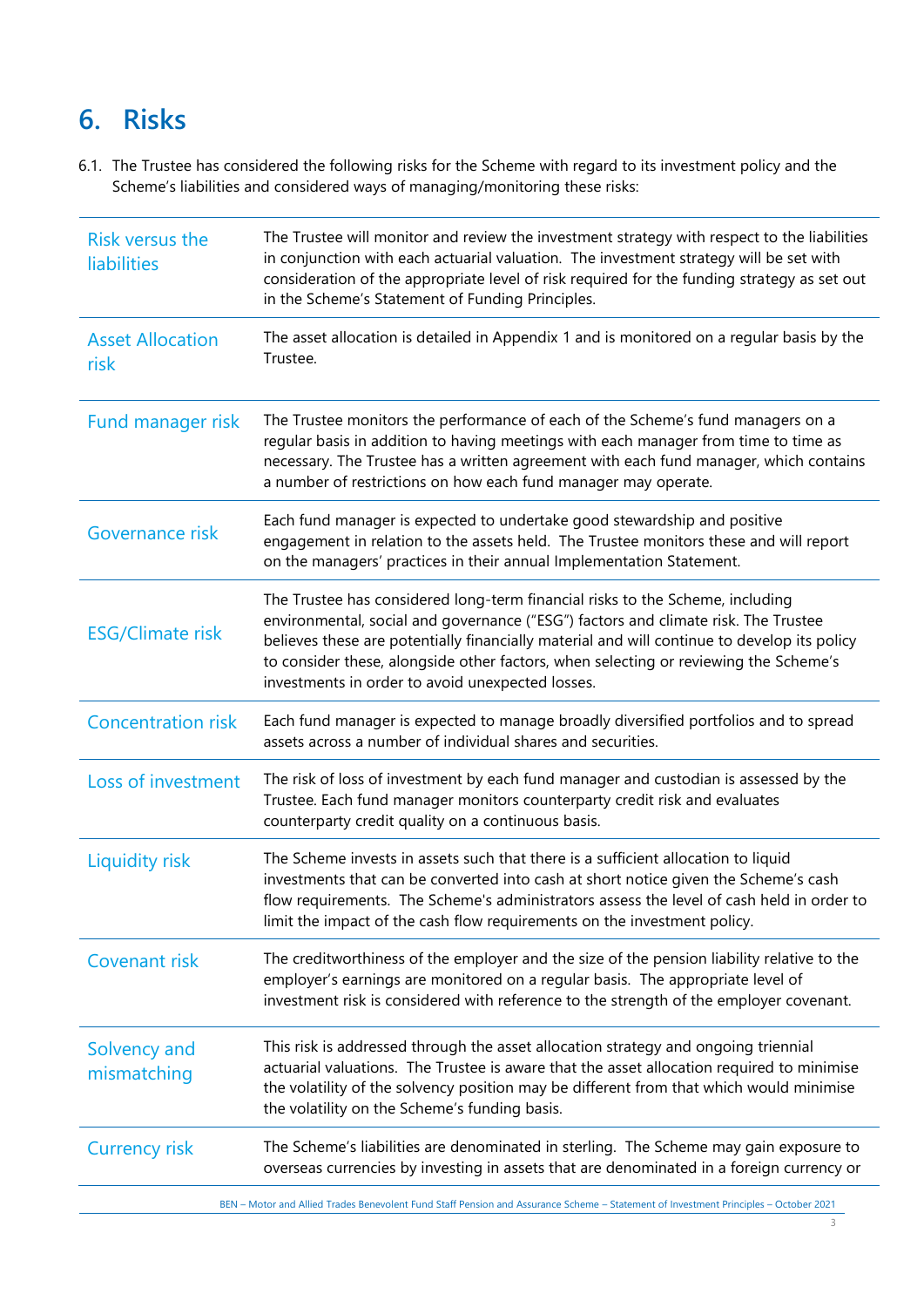via currency management. Currency hedging may be employed in some of the Scheme's assets to manage the impact of exchange rate fluctuations.

### **7. Expected return on investments**

- 7.1. The Trustee has regard to the relative investment return and risk that each asset class is expected to provide. The Trustee is advised by their professional advisors, whom they deem to be appropriately qualified experts, on these matters. However, the day-to-day selection of investments is delegated to the fund managers.
- 7.2. The Trustee recognises the need to distinguish between nominal and real returns and to make appropriate allowance for inflation when making decisions and comparisons.
- 7.3. In considering the expected return from investments, the Trustee recognises that different asset classes have different long-term expected returns and expected volatilities relative to the liabilities.
- 7.4. Having established the investment strategy, the Trustee monitors the performance of each fund manager against an agreed benchmark as frequently as appropriate according to market conditions and the Scheme's funding position. The Trustee meets the Scheme's fund managers as frequently as is appropriate in order to review performance.

# **8. Realisation of investments**

- 8.1. The Trustee has delegated the responsibility for buying and selling investments to the fund managers. The Trustee has considered the risk of liquidity as referred to above.
- 8.2. Ultimately, the investments will all have to be sold when the Scheme's life comes to an end. In this situation, the Trustee is aware of the fact that the realisable value of some investments, were there to be a forced sale, might be lower than the market value shown in the Scheme accounts.

# **9. Financially material considerations, non-financial matters, the exercise of voting rights, and engagement activities**

9.1. The Trustee has set policies in relation to these matters. These policies are set out in Appendix 2 to this statement.

### **10. Policy on arrangements with asset managers**

#### **Incentivising alignment with the Trustee's investment policies**

- 10.1. Prior to appointing a fund manager, the Trustee will discuss the fund manager's approach to the management of ESG and climate related risks with the Scheme's investment consultant, and how their policies are aligned with the Trustee's own investment beliefs.
- 10.2. When appointing a fund manager, in addition to considering the fund manager's investment philosophy, process and policies to establish how the manager intends to invest according to their objectives, the Trustee also considers how ESG and climate risk are integrated into these. If the Trustee deems any aspect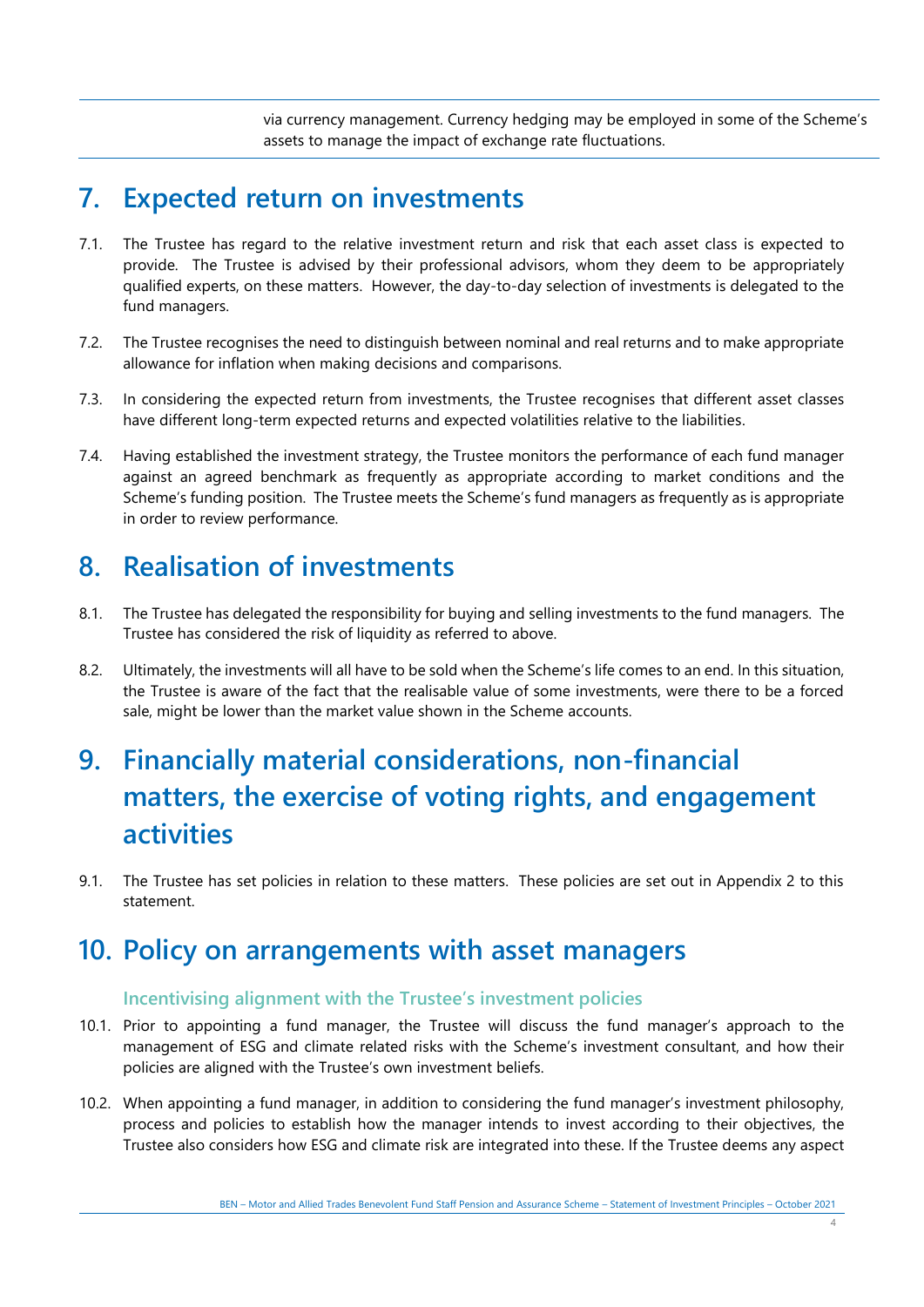of these policies to be out of line with their own investment objectives for the part of the portfolio being considered, they will consider using another manager for the mandate.

- 10.3. The Trustee carries out a strategy review at least every three years where they assess the continuing relevance of the strategy in the context of the Scheme's membership and their aims, beliefs and constraints. The Trustee monitors the fund manager's approach to ESG and climate related risks on an annual basis.
- 10.4. In the event that a fund manager ceases to meet the Trustee's desired aims, including the management of ESG and climate related risks, using the approach expected of them, their appointment will be terminated. The fund manager understands this.
- 10.5. Fund manager ESG policies are reviewed in the context of best industry practice and feedback will be provided to the fund manager.

#### **Incentivising assessments based on medium to long term, financial and non-financial considerations**

- 10.6. The Trustee is mindful that the impact of ESG and climate change has a long-term nature. However, the Trustee recognises that the potential for change in value as a result of ESG and climate risk may occur over a much shorter term than climate change itself. The Trustee acknowledges this in their investment management arrangements.
- 10.7. When considering the management of objectives for a fund manager (including ESG and climate risk objectives), and then assessing their effectiveness and performance, the Trustee assesses these over a rolling timeframe. The Trustee believes the use of rolling timeframes, typically 3 to 5 years, is consistent with ensuring the fund manager makes decisions based on an appropriate time horizon. Where a fund may have an absolute return or shorter term target, this is generally supplementary to a longer term performance target. In the case of assets that are actively managed, the Trustee expects this longer term performance target to be sufficient to ensure an appropriate alignment of interests.
- 10.8. The Trustee expects fund managers to be voting and engaging on behalf of the Scheme's holdings and the Trustee monitors this activity within the Implementation Statement in the Scheme's Annual Report and Accounts. The Trustee does not expect ESG considerations to be disregarded by the fund manager in an effort to achieve any short term targets.

#### **Method and time horizon for assessing performance**

- 10.9. The Trustee monitors the performance of their fund manager over medium to long term periods that are consistent with the Trustee's investment aims, beliefs and constraints.
- 10.10. The Scheme invests exclusively in pooled funds. The fund manager is remunerated by the Trustee based on the assets they manage on behalf of the Trustee. As the funds grow, due to successful investment by the fund manager, they receive more and as values fall they receive less.
- 10.11. The Trustee believes that this fee structure, including the balance between any fixed and performance related element, enables the fund manager to focus on long-term performance without worrying about short term dips in performance significantly affecting their revenue.
- 10.12. The Trustee asks the Scheme's investment consultant to assess if the asset management fee is in line with the market when the manager is selected, and the appropriateness of the annual management charges are considered as frequently as the Trustee considers appropriate in light of the prevailing circumstances.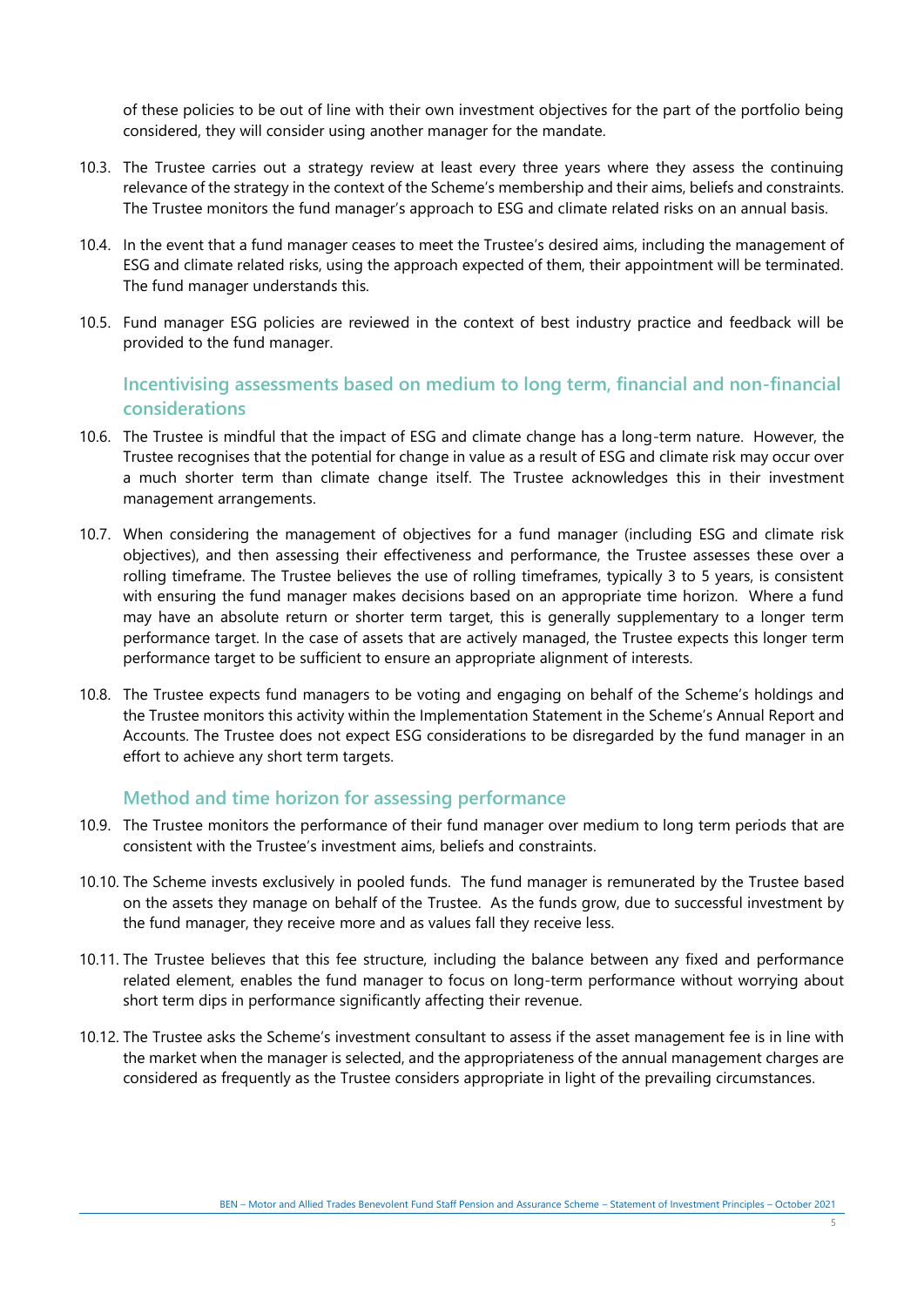#### **Portfolio turnover costs**

- 10.13. The Trustee acknowledges that portfolio turnover costs can impact on the performance of their investments. Overall performance is assessed as frequently as the Trustee considers appropriate in light of the prevailing circumstances.
- 10.14. During the fund manager appointment process, the Trustee may consider both past and anticipated portfolio turnover levels. When underperformance is identified, deviations from the expected level of turnover may be investigated with the fund manager concerned if it is felt they may have been a significant contributor to the underperformance. Assessments reflect the market conditions and peer group practices. The Trustee acknowledges that for some asset classes (such as LDI), a higher turnover (of contracts such as repurchase agreements) can be beneficial to the fund from both a risk and cost perspective.

#### **Duration of arrangement with asset manager**

- 10.15. For the open-ended pooled funds in which the Scheme invests, the duration of arrangement is not predetermined under the terms of agreement with the fund manager.
- 10.16. The suitability of the Scheme's asset allocation and its ongoing alignment with the Trustee's investment beliefs is assessed every three years, or when changes mean it is appropriate to do so more frequently. As part of this review the ongoing appropriateness of the fund manager, and the specific funds used, is assessed.

### **11. Agreement**

11.1. This statement was agreed by the Trustee, and replaces any previous statements. Copies of this statement and any subsequent amendments will be made available to the employer, the fund managers, the actuary and the Scheme auditor upon request.

**Date:**………………………………… 20/10/2021

**On behalf of the Trustee of BEN - Motor and Allied Trades Benevolent Fund Staff Pension and Assurance Scheme**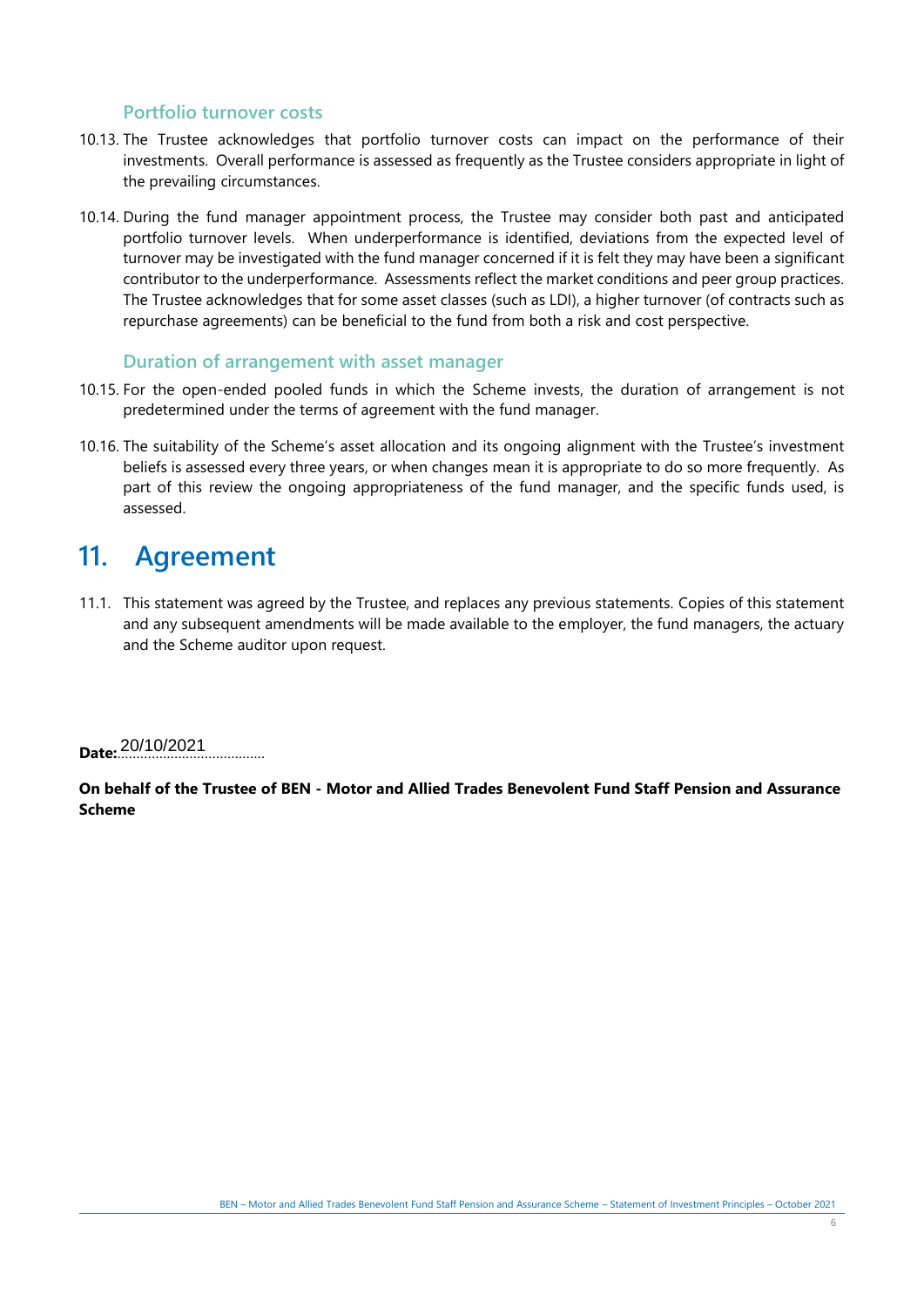# **Appendix 1** Investment policy of the Scheme as at July 2021 in relation to the current Statement of Investment **Principles**

#### **Choosing investments**

The Trustee has appointed the following fund manager to carry out the day-to-day investment of the fund:

Legal & General Investment Management ("LGIM")

The fund manager is authorised and regulated by the Financial Conduct Authority.

The Trustee has appointed Barnett Waddingham LLP to advise on investment matters in addition to advice received from the fund manager on suitability of investments.

The fee arrangements with the fund manager are summarised below:

| LGIM fund                               | Annual Management Charge (% p.a.) |
|-----------------------------------------|-----------------------------------|
| Diversified Fund                        | 0.300                             |
| Active Corporate Bond - All Stocks Fund | 0.250                             |
| Matching Core Funds                     | 0.240                             |
| Sterling Liquidity Fund                 | 0.125                             |

Barnett Waddingham is remunerated on a fixed fees basis, whereby the time taken for a particular piece of work is reasonably quantifiable in advance, and remunerated on a time-cost basis for ad hoc or project-based work.

### **Kinds of investments to be held**

The Trustee has considered all asset classes and have gained exposure to the following asset classes

- Diversified Growth (which contains a range of asset classes including equities, bonds and alternative investments);
- Corporate bonds;
- LDI;
- Cash and money market investments.

### **The balance between different kinds of investment and rebalancing**

The asset allocation has been agreed after considering the Scheme's liability profile, funding position, expected return of the various asset classes and the need for diversification.

The investment benchmarks and objectives for each fund are given below:

7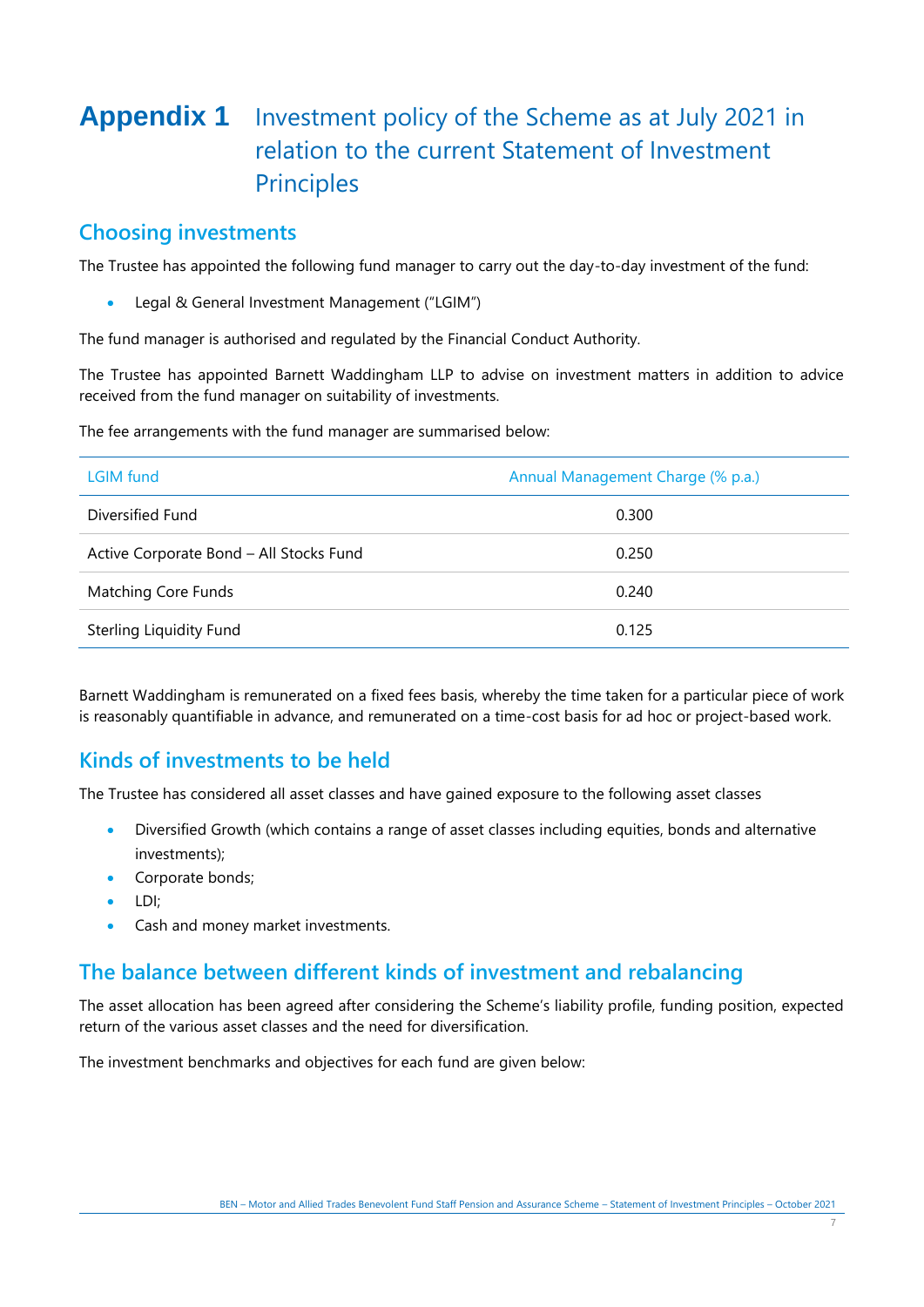| <b>LGIM Fund</b>                                  | Benchmark / Comparator                         | Objective                                                                                                |  |
|---------------------------------------------------|------------------------------------------------|----------------------------------------------------------------------------------------------------------|--|
| Diversified Fund                                  | FTSE Developed World<br>Index - 50% GBP Hedged | Provide long-term investment<br>growth via exposure to a diversified<br>range of asset classes           |  |
| Active Corporate Bond - All<br><b>Stocks Fund</b> | Markit iBoxx £ Non-Gilts Index                 | To exceed the benchmark by 0.75%<br>p.a. (before fees) over a three year<br>rolling period               |  |
| Matching Core Real Long                           | Markit iBoxx Real Long                         |                                                                                                          |  |
| Matching Core Real Short                          | Markit iBoxx Real Short                        | To approximately match a<br>proportion of the interest rate and<br>inflation exposure of the liabilities |  |
| Matching Core Fixed Long                          | Markit iBoxx Fixed Long                        |                                                                                                          |  |
| Matching Core Fixed Short                         | Markit iBoxx Fixed Short                       |                                                                                                          |  |
| Sterling Liquidity Fund                           | SONIA                                          | To provide diversified exposure and<br>a competitive return in relation the<br>benchmark                 |  |

The performance of the fund manager will be monitored as frequently as the Trustee considers appropriate in light of the prevailing circumstances. The monitoring takes into account both short-term and long-term performance.

The Scheme has a strategic asset allocation as set out in the table below:

| Asset class               | Allocation (%) |
|---------------------------|----------------|
| Diversified Growth Fund   | 50             |
| Corporate Bonds           | 30             |
| LDI & Liquidity Portfolio | 20             |
| <b>Total</b>              | 100            |

The "best estimate" expected return on the investment strategy is approximately gilts + 2% p.a. (based on Barnett Waddingham's return assumptions as at 30 June 2021).

### **Matching portfolio**

The Scheme's liability-matching portfolio is invested in leveraged, pooled liability-driven investment ("LDI") funds, a corporate bond fund and a liquidity fund.

The Trustee targets an interest rate hedge ratio of around 90% and inflation hedge ratio of around 100% (based on the Scheme's Technical Provisions funding basis). The matching portfolio has been modelled based on the liability cashflows from the 2019 actuarial valuation. The Trustee plans to update the matching portfolio from time to time to reflect updated liability and market data.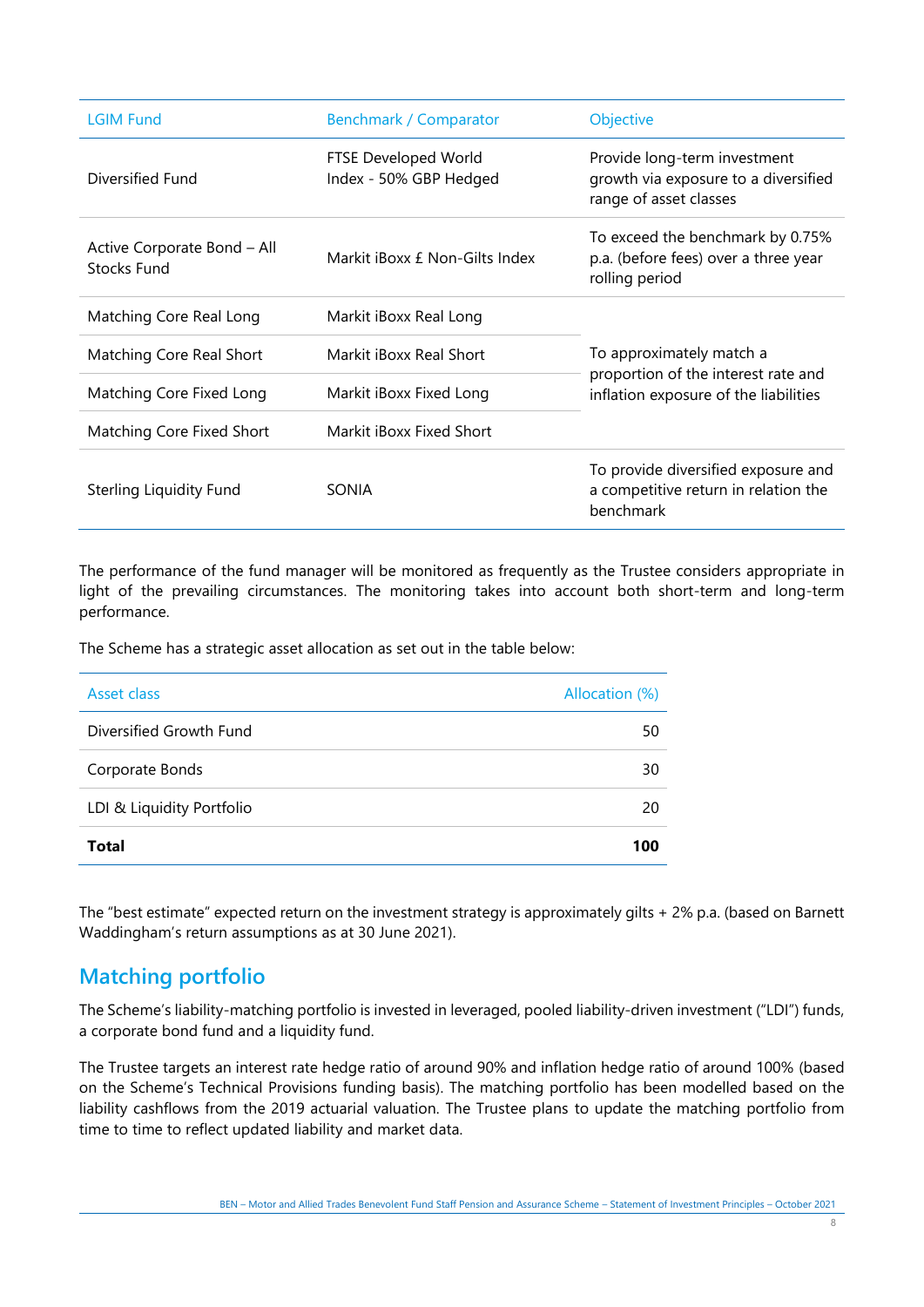### **Rebalancing**

The Trustee recognises that the asset allocation of investments in different asset classes will vary over time as a result of market movements. The Trustee seeks to achieve a reasonable balance between maintaining the asset allocation in line with its benchmark and limiting the costs of rebalances. The allocation to the matching portfolio (and hence the growth portfolio), and to the funds within it, may fluctuate over time in order to approximately maintain the prevailing target hedging ratios as market conditions change.

The Trustee will review the position from time to time, with a view to rebalancing where appropriate.

#### **Investments and disinvestments**

Investments and disinvestments (e.g. for cashflow purposes) may be made from time to time. The Trustee will consider each transaction on a case-by-case basis in order to achieve a reasonable balance between maintaining the asset allocation in line with its benchmark, maintaining the prevailing target hedging ratios and limiting the costs of rebalances.

#### **LDI collateralisation calls**

The Trustee has an automated process in place with LGIM for handling LDI collateralisation calls.

In the case of a "re-leveraging" event (where cash is distributed from the LDI funds, without any change to the level of hedging provided), the distributed cash will be invested in the LGIM Sterling Liquidity Fund in the first instance, to be held as a source of collateral for any future collateral calls.

In the case of a "de-leveraging" event (where LGIM requires additional funds to maintain the level of hedging provided by the LDI funds), the additional funds will be taken from the LGIM Sterling Liquidity Fund in the first instance.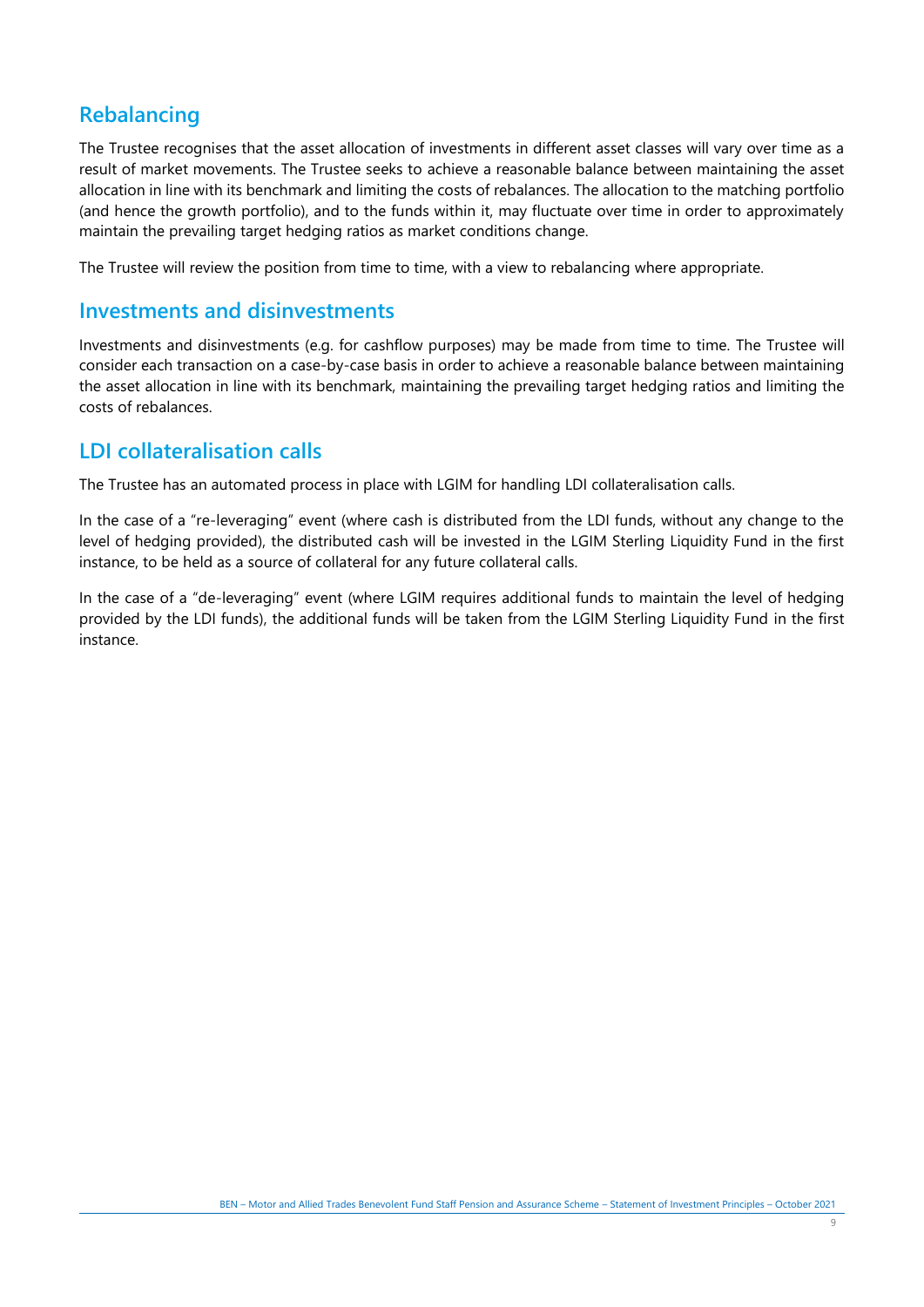# **Appendix 2** Note on financially material considerations, the exercise of rights and engagement activities, and nonfinancial matters

### **Policy on financially material considerations**

The Trustee has considered the financial materiality of Environmental, Social and Governance considerations, which include climate change (hereafter referred to as "ESG issues") as they apply to the Scheme's investments.

In order to form this policy, the Trustee has taken the following actions:

- undertaken training on ESG issues
- reviewed the LGIM approach to ESG.

The Trustee believes that ESG issues (as defined above) have the potential to have a financially material impact – that is, they have the potential to impact the value of the Scheme's investments. The Trustee takes these factors into account, alongside other factors, when selecting or reviewing the Scheme's investments.

Given the maturity profile of the Scheme and the objective to fund future member benefits as they fall due, the Trustee has a long-term time horizon over which it takes into account the financial materiality of ESG issues (including climate change). The Trustee is also cognisant of the different investment timeframes that may apply to investments. The Trustee believes that ESG issues, including climate change issues, may have a greater impact over a longer timeframe (compared to investments that are held for a shorter timeframe).

The Trustee appreciates that the method of incorporating ESG within an investment strategy and process will differ between asset classes. A high-level summary of the Trustee's views on ESG integration within each asset class the Scheme invests in is outlined below:

#### **Diversified growth funds**

The Trustee believes that ESG issues will be financially material to the risk-adjusted returns achieved by the Scheme's diversified growth fund holdings. Although the underlying holdings in the LGIM Diversified Fund are predominantly passively managed, the manager is still expected to consider all financially material considerations (including but not limited to ESG factors) when managing the fund, i.e. at a strategic level and particularly when actively managed asset classes are used. The Trustee supports engagement with companies by the fund manager and, where relevant, the exercise of voting rights. However, the Trustee recognises that the fund manager will hold a blend of underlying asset classes and some of which, such as fixed income assets, do not typically provide voting rights.

Where the underlying holdings are passively managed, the Trustee accepts that the fund manager must invest in line with the specific indices and, therefore, may not be able to select, retain or realise investments based on ESG related risks and opportunities. The Trustee therefore requires that the investment manager takes into account ESG considerations by engaging with companies (where there is scope to improve the way ESG issues are taken into account when running the company) and by exercising voting rights. The Trustee does not believe that there is significant scope for ESG issues to improve the risk-adjusted returns where passive gilt holdings are utilised within the fund.

The Trustee is satisfied that the manager has suitable processes to consider ESG factors and take them into account in the selection, retention and realisation of the underlying investments within the fund (where applicable and relevant). The process for incorporating ESG issues should be consistent with, and proportionate to, the rest of the investment process.

#### **Active Corporate Bonds**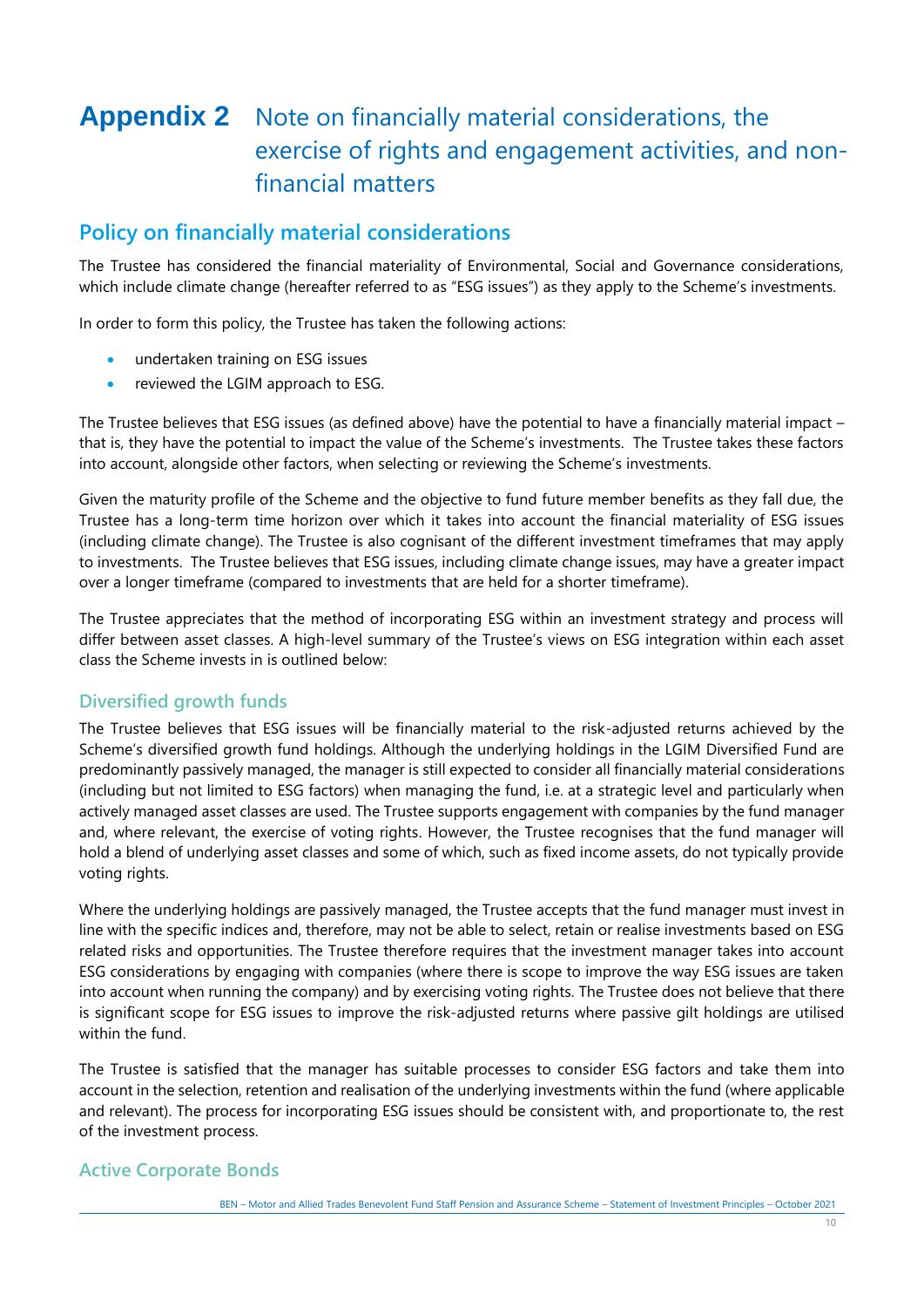The Trustee believes that ESG issues will be financially material to the risk-adjusted returns achieved by the Scheme's active corporate bonds. This holding is actively managed and aims to generate a return in excess of the specified benchmark. The manager is therefore expected to consider all financially material considerations, including but not limited to ESG factors, when managing the fund. The Trustee recognises that fixed income assets do not typically provide voting rights, however, they support engagement with companies by the fund manager. The Trustee is satisfied that the manager has suitable processes to consider ESG factors and take them into account, where relevant, in the selection, retention and realisation of the underlying investments within the fund. The process of incorporating ESG issues should be consistent with, and proportionate to, the rest of the investment process.

#### **LDI and money market**

The Trustee believes there is limited scope for the consideration of ESG issues to improve risk-adjusted returns in these asset classes because of the nature of the instruments used within the LDI funds and the fact that money market investments are short term.

It is worth noting that when transacting in LDI and money market funds, the Trustee requires that due diligence is undertaken to assess the credit-worthiness of the counterparty both at the start of and throughout any investment, whilst at the same time looking to achieve best execution. The Trustee believes this is more relevant for longer term trades compared to shorter term trades and should incorporate ESG factors where these assist with the credit worthiness assessment.

The Trustee is comfortable that their current investment manager has a suitable approach to taking ESG into account in the management of the respective funds in each particular asset class, and within applicable guidelines and restrictions. This position is monitored periodically.

The Trustee will consider ESG, voting and engagement issues when appointing and reviewing managers (and when reviewing the Scheme's investment strategy) to ensure that they are appropriately taken into account given the asset class involved. When selecting new investments, the Trustee will consider information on ESG integration as part of the proposal.

The Trustee will continue to monitor and assess the investment managers' ESG polices, ESG integration process and ESG resources on an ongoing basis. From time to time, the Trustee may ask the Scheme's investment managers to attend meetings and provide updates on the funds, for which the Trustee may request to include an update on ESG considerations.

If, as part of this ongoing monitoring (or based on any ad-hoc updates), any issues specifically related to ESG factors are identified, the Trustee may request further information from the investment managers and engage with them in relation to these matters (either directly or indirectly through the Scheme's investment consultants).

### **Policy on the exercise of voting rights and engagement activities**

Stewardship encompasses the exercise of rights (including voting rights) attaching to the Scheme's investments, and the engagement by and with investment managers. The Trustee believes that good stewardship and positive engagement can lead to improved governance and better risk-adjusted returns.

The Scheme currently invests in pooled investment funds only. As a result, the Trustee delegates responsibility for stewardship activities attaching to the Scheme's investments to its investment manager. The Manager is expected to exercise voting powers (where applicable) with the objective of preserving and enhancing long term shareholder value. In addition to the exercise of voting rights, the manager is expected to engage where appropriate with key stakeholders (which may include issuers of debt or equity, corporate management, regulators and governance bodies) relating to their investments in order to improve performance, and to mitigate financial risks.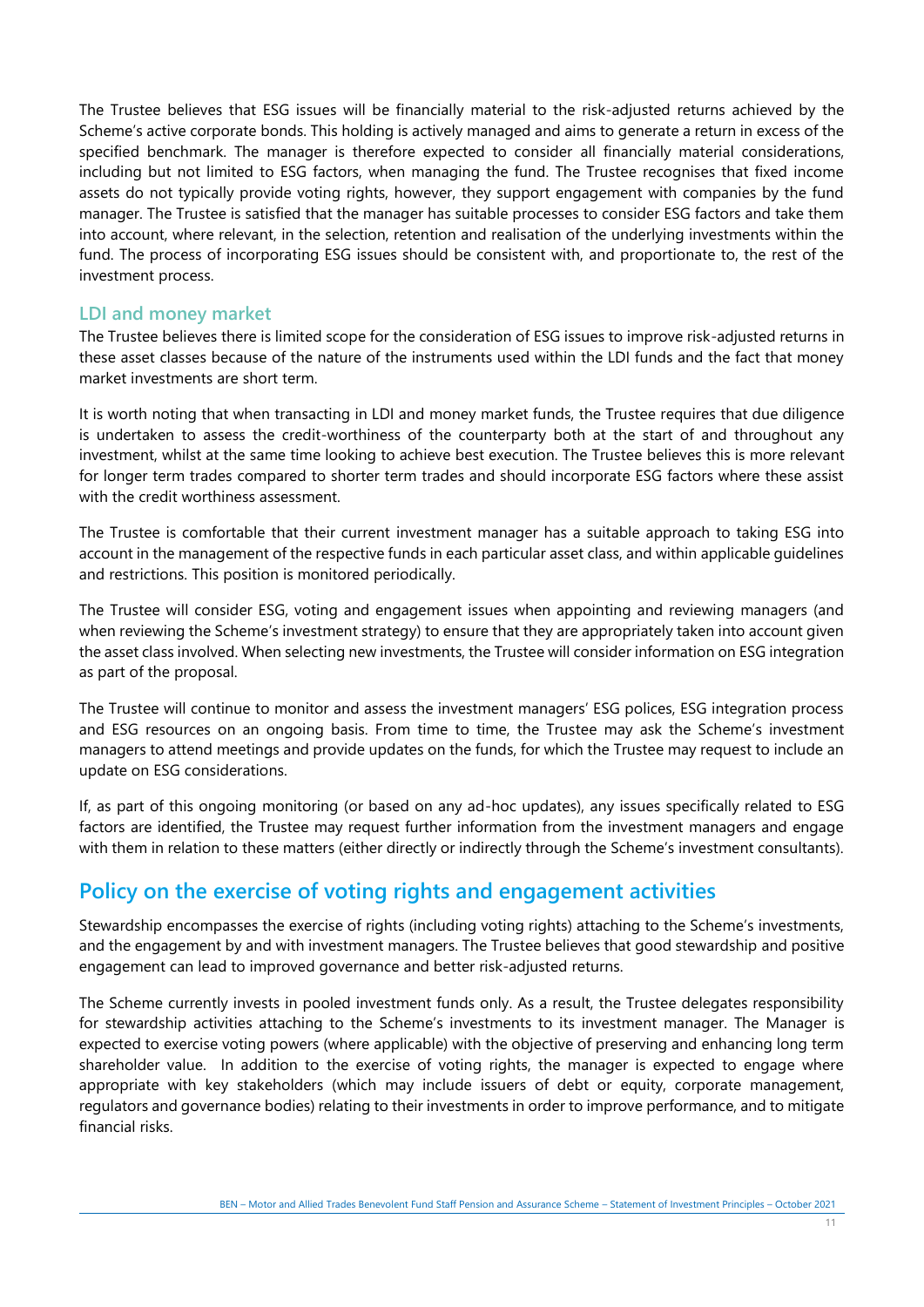The Trustee is comfortable with the current fund managers' strategies and processes for exercising rights and conducting engagement activities, and specifically that they attempt to maximise shareholder value as a longterm investor.

Investment managers will be asked to provide details of their stewardship policy and engagement activities on at least an annual basis. The Trustee, with support from the Scheme's investment consultant, will periodically review, at least on an annual basis, the stewardship policies, voting and engagement activities undertaken by their investment manager to ensure that the policies outlined above are being met and may explore these issues with the Scheme's investment manager (as part of the ongoing monitoring of the ESG integration and stewardship activities of its investment manager). Should any issues emerge in relation to the above, the Trustee will discuss these with the manager and discuss any remedial action taken.

The Scheme's investment manager is a signatory to the UN Principles of Responsible Investment and the Financial Reporting Council's UK Stewardship Code (which aims to enhance the quality of engagement between investors and companies). The Trustee is supportive of the UK Stewardship Code published by the Financial Reporting Council and expects the Scheme's investment manager to have corporate governance policies in place which comply with these principles. The Trustee will review the signatory status of the Scheme's manager following anticipated revisions to the UK Stewardship Code in 2019.

The Trustee acknowledges the importance of ESG and climate risk within their investment framework. When delegating investment decision making to their investment manager, they provide their investment manager with a benchmark they expect the investment manager to either follow or outperform. The investment manager has discretion over where in an investee company's capital structure it invests (subject to the restrictions of the mandate), whether directly or as an asset within a pooled fund.

The Trustee is of the belief that ESG and climate risk considerations extend over the entirety of a company's corporate structure and activities, i.e. that they apply to equity, credit and property instruments or holdings. The Trustee also recognises that ESG and climate related issues are constantly evolving and along with them so too are the products available within the investment management industry to help manage these risks.

The Trustee considers it to be a part of their investment manager's role to assess and monitor developments in the capital structure for each of the companies in which the manager invests on behalf of the Scheme or as part of the pooled fund in which the Scheme holds units.

The Trustee also considers it to be part of their investment manager's role to assess and monitor how the companies in which they are investing are managing developments in ESG related issues, and in particular climate risk, across the relevant parts of the capital structure for each of the companies in which the managers invest on behalf of the Scheme.

Should an investment manager be failing in these respects, this should be captured in the Scheme's periodic monitoring.

The Scheme's investment manager is granted full discretion over whether or not to invest in the Principal Employer's business. Through their consultation with the Principal Employer when setting this Statement of Investment Principles, the Trustee has made the Principal Employer aware of their policy on ESG and climate related risks, how they intend to manage them and the importance that the pensions industry as a whole, and its regulators, place on them.

The Scheme's investment consultant is independent and no arm of their business provides asset management services. This, and their FCA Regulated status, makes the Trustee confident that the investment manager recommendations they make are free from conflict of interest.

The Trustee expects all investment managers to have a conflict of interest policy in relation to their engagement and ongoing operations. In doing so the Trustee believes they have managed the potential for conflicts of interest